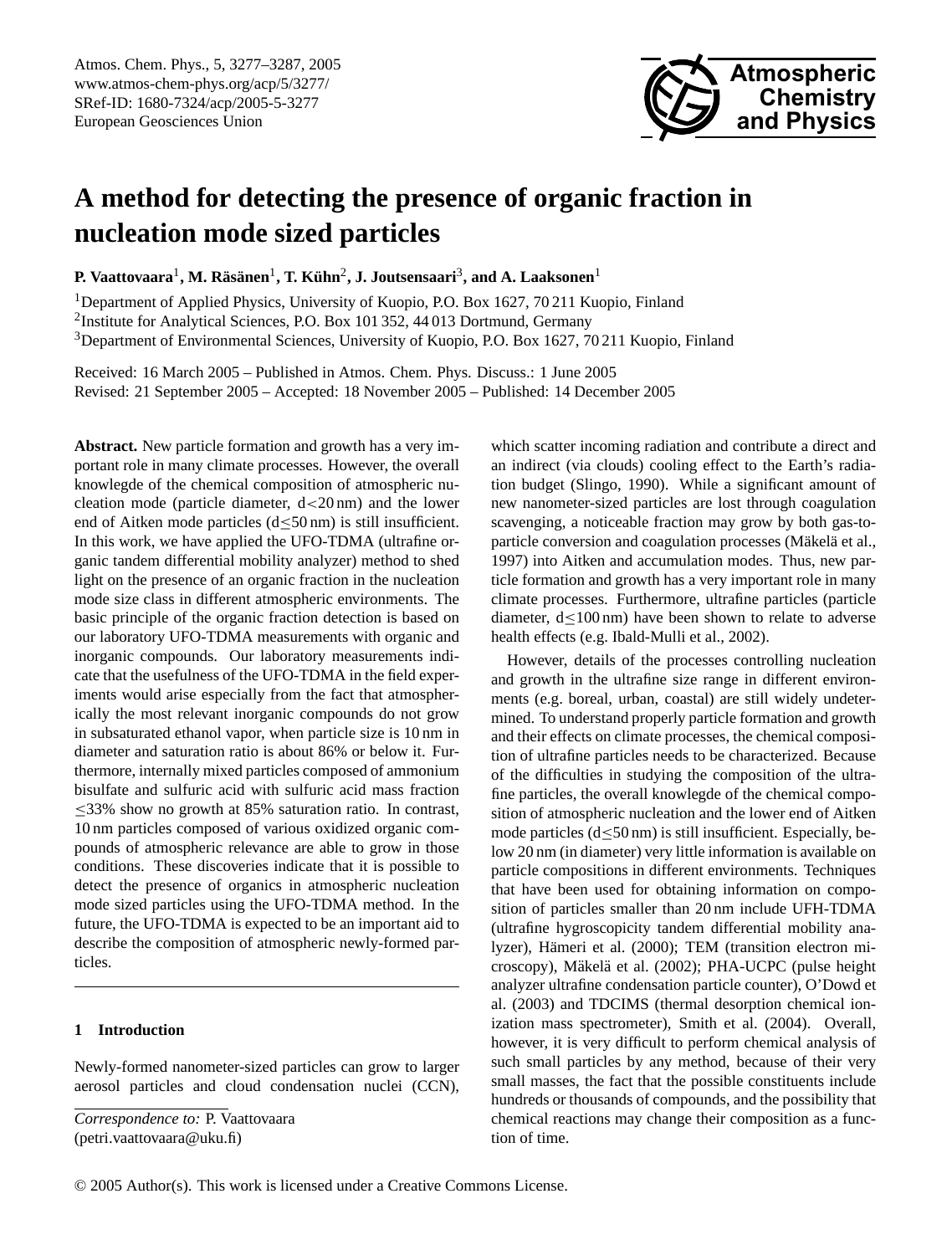

**Fig. 1.** A schematic picture of the UFO-TDMA system.

The ultrafine particles can be composed of inorganic and/or organic compounds, which both are known to be important in the Earth's atmospheric processes, and their presence in the nucleation mode particles is expected to be related to local environments (e.g. coastal vs. boreal). In this work, the UFO-TDMA (ultrafine organic tandem differential mobility analyzer) method has been applied to shed light on the presence of organic fraction in the nucleation mode size class  $(i.e. d < 20 \text{ nm})$ . The basic principle of the organic fraction detection is based on our laboratory UFO-TDMA measurements with organic and inorganic compounds (measurement range 6–50 nm in diameter). Our laboratory measurements, presented in more details in the following sections, indicate that the usefulness of the UFO-TDMA in the field experiments would arise especially from the fact that atmospherically the most relevant inorganic compounds do not grow in subsaturated ethanol vapor, when particle size is 10 nm in diameter and saturation ratio is about 86% or below it. Furthermore, the internal mixtures of ammonium bisulfate and sulfuric acid with sulfuric acid mass fraction below 33% show no growth at 85% saturation ratio when the particle size is 10 nm. In contrast, various oxidized organic compounds of atmospheric relevance are able to grow under those conditions.

#### **2 Methods**

#### 2.1 The UFO-TDMA system

In this work, the ultrafine organic tandem differential mobility analyzer (UFO-TDMA) was used in laboratory conditions to test growth factors (GFs) of atmospherically the most relevant inorganic and some relevant organic compounds in size classes of the lower end of ultrafine particles (i.e.  $6 \le d \le 50 \text{ nm}$ ). In the present UFO-TDMA system, ethanol (purity 99.7 weight percent) is used as the organic solvent. Even though other kind of solvent types (e.g. some long chain aliphatic or nonpolar solvent) could also be useful, the first chosen solvent was ethanol. The main reasons for the selection are the following: Solubility information for different organic and inorganic compounds is well available; available information tells that various oxidized organic compounds are soluble or very soluble in ethanol whereas typical atmospheric inorganic species are not soluble or are only slightly soluble; ethanol solubility properties differ sufficiently from those of water; ethanol is not harmful, toxic, corrosive, explosive or too reactive; pure ethanol is easy to supply and storage, and the price is usually low.

Figure 1 shows a schematic diagram of the UFO-TDMA setup. The first DMA (Differential Mobility Analyzer; Hauke type, length 11 cm; Winklmayr et al., 1991) classifies a desired size (for example, 10 nm) from a polydisperse aerosol flow, after which the selected particles are introduced into air with a known solvent saturation ratio S. The second DMA, identical to the first one, then measures the change in particle size due to the interaction with the subsaturated ethanol vapor. The growth factors, i.e., the final diameter after vapor uptake divided by the initial "dry" diameter of the particles, are characteristic for each particle composition. In the growth factor calculations, the geometric number mean diameter of the measured size distribution was used as an average particle size. The number size distributions were determined using a standard DMA data inversion algorithm (Knutson and Whitby, 1975; Reischl, 1991).

The UFO-TDMA used in this study was built following guidelines of the O-TDMA (Joutsensaari et al., 2001) system but with the some differences: Shorter DMAs (Hauke type, length 11 cm; Winklmayr et al., 1991) and high voltage power supplies (F.u.G. Elektronik GmbH, Germany) with lower maximum voltages (1.25 kV for the first DMA and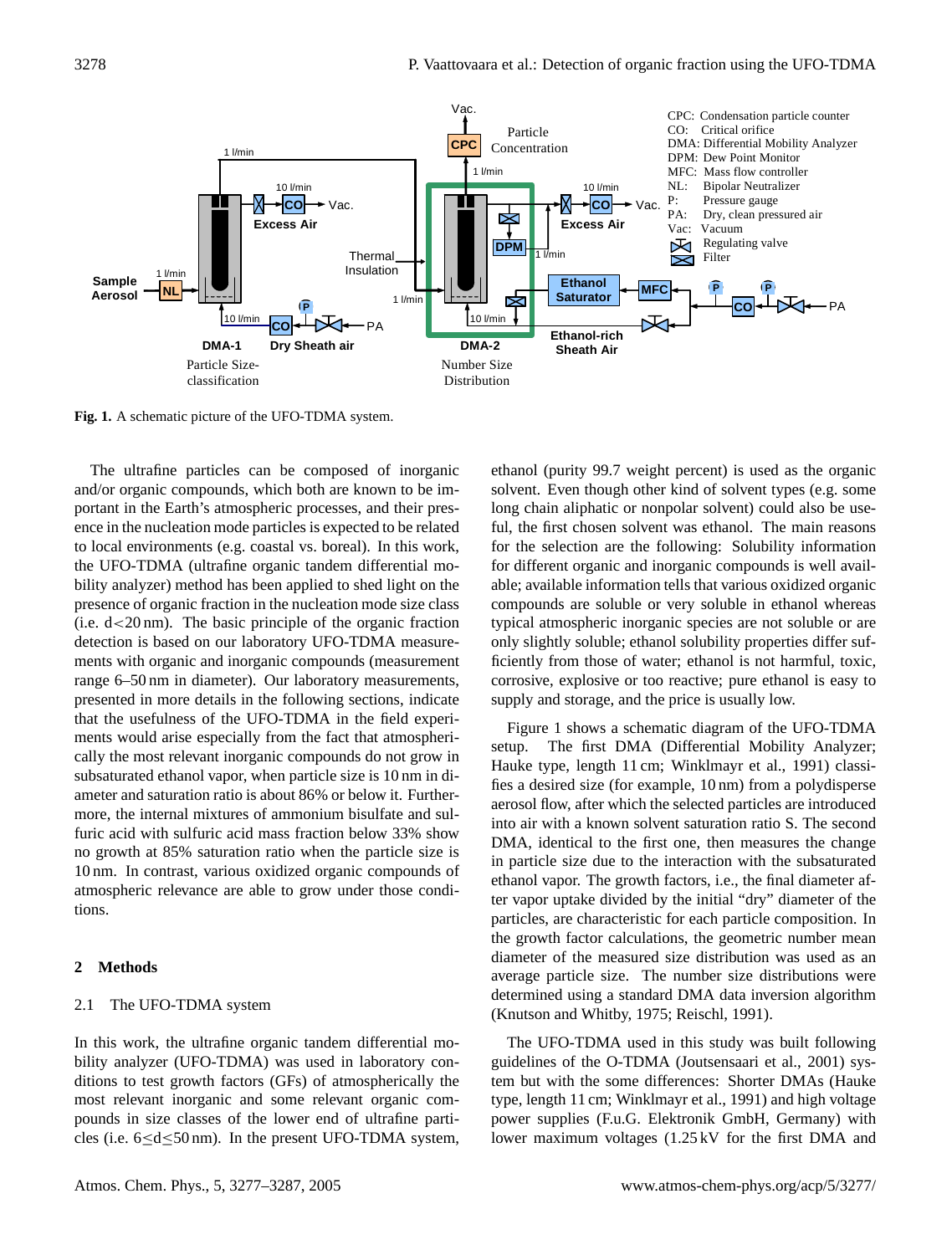Table 1. Manufacturer, mole mass (g/mol), density (g/cm<sup>3</sup>), purity (%) and nebulized solution concentration (mol/L) information for compounds studied in this work by the UFO-TDMA. The supercripts  $1$  and  $2$  mean CRC Handbook of Chemistry and Physics (1996) and this work, respectively.

| Compounds                             | Manufacturer            | $M$ (g/mol) | Density $(g/cm^3)$ | Purity $(\%)$ | Conc. (mol/L) |
|---------------------------------------|-------------------------|-------------|--------------------|---------------|---------------|
| $I_2O_4$                              | selfmade <sup>2</sup>   | 317.80      | 4.20 <sup>1</sup>  | Raman         | 0.05          |
| iodine tetroxide                      |                         |             |                    | checked       | 0.002         |
| $I_2O_5$                              | Merck                   | 333.80      | 4.98               | >99           | 0.01          |
| iodine pentoxide                      |                         |             |                    |               |               |
| $(NH_4)$ <sub>2</sub> SO <sub>4</sub> | FF-Chemicals            | 132.14      | 1.77               | >99           | 0.01          |
| ammonium sulfate                      |                         |             |                    |               |               |
| $(NH_4)HSO_4$                         | Fluka                   | 115.11      | 1.78               | >99           | 0.01          |
| ammonium bisulfate                    |                         |             |                    |               |               |
| <b>NaCl</b>                           | FF-Chemicals            | 58.44       | 2.17               | 99.8          | 0.01          |
| sodium chloride                       |                         |             |                    |               |               |
| NH <sub>4</sub> NO <sub>3</sub>       | Sigma                   | 80.04       | 1.72               | 99.5          | 0.63          |
| ammonium nitrate                      |                         |             |                    |               |               |
| $C_6H_8O_7H_2O$                       | <b>Fisher Chemicals</b> | 210.14      | 1.665              | 99.9          | 0.01          |
| citric acid $H_2O$                    |                         |             |                    |               |               |
| $C_4H_6O_6$                           | Aldrich                 | 150.09      | 1.76               | 99.5          | 0.01          |
| $L(+)$ -tartaric acid                 |                         |             |                    |               |               |
| $C_7H_6O_2$                           | Aldrich                 | 122.12      | 1.27               | 99            | 0.01          |
| benzoic acid                          |                         |             |                    |               |               |
| $H_2SO_4$                             | Riedel- de Haën         | 98.08       | 1.84               | $95 - 97$     |               |
| sulfuric acid                         |                         |             |                    |               |               |
|                                       |                         |             |                    |               |               |

2 kV for the second DMA) were used in the UFO-TDMA. The DMAs were operated with aerosol and sheat flows of 1 and 10 L/min, respectively. Additionally, to decrease diffusion losses of the ultrafine particles, the length of all lines was minimized in the whole system. Bipolar neutralizer was radioactive  $^{63}$ Ni  $\beta$ -source (370 MBq, 29.1.2003; AEA Technology QSA GmbH). The ethanol saturator was only used in the sheath line, i.e., particles were treated with ethanol only inside the second DMA by ethanol-rich sheath air (ethanol treatment time was about 1 s in order to avoid chemical reactions; see Joutsensaari et al., 2004), and ethanol-rich sheath air was produced by bubbling dry air through liquid ethanol, which was heated in a temperature controlled (32◦C) water bath (HBR 4D, IKA). Furthermore, in order to avoid temperature differences in the flows of the second DMA and to keep the temperature constant, the system temperature (∼25◦C) was controlled by an effective water bath (RCG CS, Lauda) heating/cooling a water circulation covering the second DMA in the thermal insulated box. Ethanol friendly Sol-Vent (Gelman Sciences) filters were used instead of HEPA (high efficiency particle arresting) filters in the ethanol vapor lines. The saturation ratio of the ethanol vapor was determined using a dew point meter (General Eastern, Hygro M4 with model D-2 chilled mirror sensor; accuracy  $\pm 0.2$ °C for water vapor) with a corrosive durable mirror. In order to apply the dew point meter for ethanol vapor (if one excludes water or ethanol, one can measure the other; G. Schultz, private communication, 29 February 2000), dried and purified sheath air (water saturation ratio about 0.03) was used. The temperature difference between the saturator and the condenser in the CPC was maximized to 25 K (condensation particle counter, TSI 3010; Quant et al., 1992) to detect particles down to 6 nm (Mertes et al., 1995), which is the smallest particle size that can be investigated with this configuration. Correspondingly, the largest measurable particle diameter is about 85 nm. Also 3 nm size measurements might be possible with the condensation particle counter TSI 3025 when the particles are present in high concentrations in spite of the small inlet flow and high diffusion losses. Because of the comparably low voltages used in the short DMAs, sparks that could ignite the ethanol vapor do not occur. The UFO-TDMA system can therefore be used without supervision, making diurnal measurements possible. Typically, the measurement time is between 2–5 min depending on the selected measurement range. Uncertainties of growth factors were estimated for each particle size based on relative growth factor change between consecutive dry size measurements. Saturation ratios normally change less than 0.005 units during the measurements and it has only a very small effect on GF values because organics typically exhibit very smooth growth behavior. Thus, we estimated the error in the GF values to be smaller than 0.01 for 10–50 nm particles, 0.013 for 8 nm particles, and 0.017 for 6 nm particles (for 6 and 8 nm particles the estimation was carried out based on the 0.1 uncertainty in the particle diameter measurements, i.e. 0.1/6 and 0.1/8).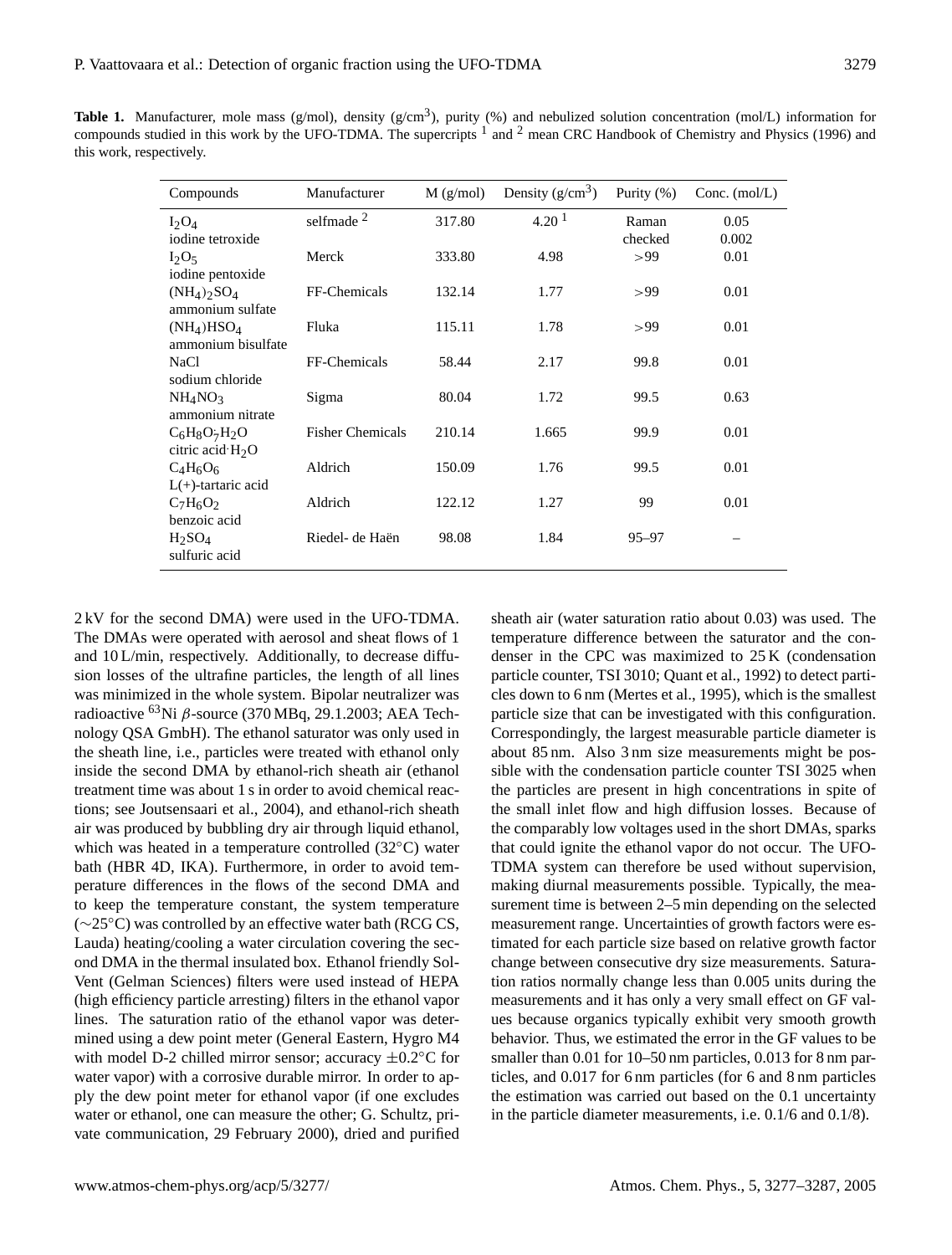## 2.2 Laboratory measurements

The aerosol particles were generated from aqueous (particles are usually in aqueous form in atmospheric air) nebulized solutions by a constant output atomizer with a dry and purified airflow (screw compressor, Atlas Copco, ZT30, 25◦C; pre-filter (EU 7); Domnick hunter drier, PNEUDRI MiDAS, DAS 2; HEPA filter) of 3 L/min. The precursor water (Milli-Q water, Millipore; de-ionized and distilled) solution was fed to the sample line by a syringe pump (Hostec R-50, Finland) and a peristaltic pump (Pharmacia, Fine Chemicals, Sweden). The generated aerosol was diluted immediately after the generator with a dry and purified airflow (screw compressor, Atlas Copco, ZT30, 25◦C; pre-filter (EU 7); Domnick hunter drier, PNEUDRI MiDAS, DAS 2; HEPA filter) of ∼27 L/min. During the dilution (dilution ratio 1/10), the water evaporated from formed droplets, thus forming solid particles. *RH* (relative humidity) of the aerosol flow was typically about 3% after the first DMA. Hyppönen (2004) measured the number size distributions of ammonium sulfate particles generated in this way from solutions of various strengths. The mode of the distribution was between 25– 30 nm with the 0.08 M solution and between 50–60 nm with the 0.8 M solution. It is worth of mentioning that no particles were detected in nucleation mode size class (6, 8, and 10 nm) when UFO-TDMA measurements were conducted with particles originating from pure water (Milli-Q water, Millipore; de-ionized and distilled).

In order to solve the growth for atmospherically the most relevant inorganic compounds of the lower end of Aitken mode (i.e.  $d \leq 50 \text{ nm}$ ) and the nucleation mode (i.e.  $d < 20 \text{ nm}$ ) sized particles, growth factors (GFs) were measured for ammonium sulfate, ammonium bisulfate, sodium chloride, iodine tetroxide, iodine pentoxide and ammonium nitrate, respectively, in subsaturated ethanol vapor. Typically, ammonium, sulfate and nitrate ions have been found in air masses from various origins (e.g. Putaud et al., 2004), while iodine oxides (e.g. Burkholder et al., 2004; McFiggans et al., 2004) and sodium chloride (included to sea salt) (O'Dowd et al., 2004) are related to marine origin.

Additionally, GFs were measured for acidic ammoniated sulfate particles created by mixing ammonium bisulfate, a dissociation product of sulfuric acid in the aqueous phase, with mass fraction of 18–50% of sulfuric acid, which is expected to be an important and typical component in atmospheric air during new particle formation events (e.g. Laaksonen et al., 1995; Kulmala, 2003; Kulmala et al., 2004). Usually, there is a lot of anthropogenic ammonia to neutralize at least a part of sulfuric acid in the tropospheric particles. It is probable in those conditions that sulfuric acid is transformed to more ammonium bisulfate and ammonium sulfate like forms in the aqueous particle phase (Seinfeld and Pandis, 1998). Interestingly, the recent study of Vehkamäki et al. (2004) implies that all sulfuric acid in the atmosphere seems to be bound to tiny ammonium bisulfate clusters which are the basic building blocks in the nucleation process.

For comparison, the growth factors of some atmospherically relevant organic compounds were studied: citric acid ( $C_6H_8O_7$ ), tartaric acid ( $C_4H_6O_6$ ) and benzoic acid  $(C_7H_6O_2)$ . Citric acid has been shown to be an important species in marine waters (Creac'h, 1955) and in sea salt particles (Ming and Russell, 2001). Tartaric acid is found at continental rural and urban particulate matter, mainly during summer, suggesting biogenic origin (Röhrl and Lammel, 2002). Aromatic benzoic acid has been shown to exist in urban particulate matter (e.g. Hamilton et al., 2004) and its source is anthropogenic (e.g. Seinfeld and Pandis, 1998).

Manufacturer, mole weight, density, purity and concentration of the individual compounds in nebulized water solution are summarized in Table 1. Two kinds of nebulized solutions were used for the iodine tetroxide experiments. This is because the stronger solution (0.05 M) did not produce a high enough particle concentration for the nucleation mode sized particles (i.e. 6–20 nm). However, the stronger nebulized solution was needed for the lower end of Aitken mode sized particles (i.e. 20–50 nm). Because iodine tetroxide was not commercially available, it was selfmade following guidelines from Daehlie and Kjekshus (1964). The purity of iodine tetroxide was assured by Raman spectroscopy. The density information for it is based on CRC Handbook of Chemistry and Physics (1996). Mass fractions and concentrations in nebulized water solution of sulfuric acid and ammonium bisulfate mixtures are summarized in Table 2.

The working fluid of the UFO-TDMA was ethanol (purity 99.7 mass weight percent). Because the purpose of these experiments is to aid interpreting the results of atmospheric field measurements, the ethanol saturation ratios were chosen to be between 72–88% which cover typical saturation values used in the field experiments (e.g. Petajä et al., 2005). In this study, the classified dry diameters were 6, 8, 10, 20, 30 and 50 nm. In order to get dry diameters for GF calculations and to test if measured compounds or mixtures are volatile in the UFO-TDMA system, dry size (no ethanol vapor at all) measurements were carried out for all measured compounds and mixtures at each dry diameter.

#### 2.3 Theoretical and experimental calculations

In order to study how the Kelvin effect influences the measured growth factors of particles with different dry diameters  $(d<sub>dry</sub>)$ , we first calculated theoretical GFs for the dry particle sizes of 100, 50, 30, 20, 10, 8 and 6 nm using the Köhler theory (Köhler, 1936) including the Kelvin term and some simplifying assumptions (solution is ideal and dilute; the partial molar volume of solute in solution is equal to the molar volume of pure solute; the surface tension of solution is equal to that of pure ethanol (i.e.  $0.02275 \text{ J/m}^2$ ); and the dry particle was assumed to be spherical). The theoretical GFs were solved for ammonium bisulfate, citric acid, tartaric acid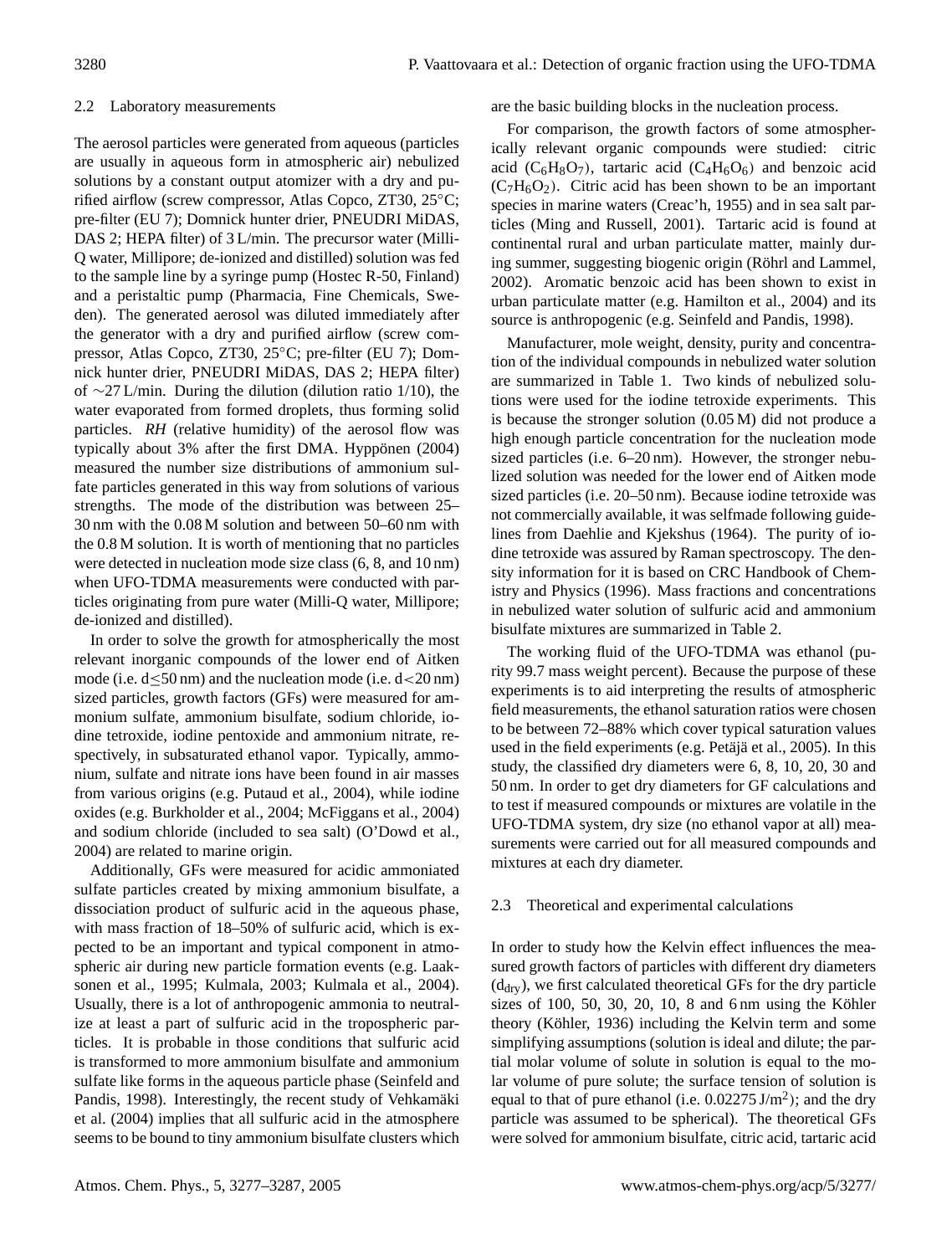**Table 2.** Mass fractions (m%) and concentrations (mol/L) of the aqueous nebulized solutions for mixtures of sulfuric acid and ammonium bisulfate.

| <b>Mixtures</b>                  | $m\%$ | Conc. $(mol/L)$ | m% |      |    | Conc. $(mol/L)$ m% Conc. $(mol/L)$ | m% | Conc. $(mol/L)$ |
|----------------------------------|-------|-----------------|----|------|----|------------------------------------|----|-----------------|
| $H_2SO_4 +$                      | - 18  | 0.54            | 25 | 0.63 | 33 | 0.51                               | 50 | . 03            |
| NH <sub>4</sub> HSO <sub>4</sub> | 82    | 2.07            | 75 | 1.55 | 67 | 0.87                               | 50 | 0.87            |

and benzoic acid particles, respectively, using the following Eqs. (1), (2) and (3):

$$
GF = \sqrt[3]{\frac{\frac{S}{1 - \frac{S}{Ke}} \times M_{\text{solvent}} \times \rho_{\text{solute}}}{M_{\text{solute}} \times \rho_{\text{solvent}}} + 1},
$$
 (1)

where

$$
Ke = \exp\left(\frac{4 \times M_{\text{solvent}} \times \sigma_{\text{solution}}}{R \times T \times \rho_{\text{solvent}} \times d}\right),\tag{2}
$$

$$
GF = \sqrt[3]{\frac{4/3 \times \pi \times \left(\frac{d^3}{8}\right)}{V_{\text{dry}}}},
$$
\n(3)

where S=saturation ratio  $(0.86)$ ,  $M_{solvent}$ =molar mass of solvent  $(0.04607 \text{ kg/mol})$ ,  $M_{\text{solute}}$ =molar mass of solute (kg/mol),  $\rho_{\text{solvent}} =$ density of solvent (789.3 kg/m<sup>3</sup>),  $\rho_{\text{solute}} =$ density of solute (kg/m<sup>3</sup>), V<sub>dry</sub>=dry volume of particle (m<sup>3</sup>),  $\sigma_{\text{solution}}$ =surface tension of solution droplet (J/m<sup>2</sup>), R=molar gas constant (8.31451 J/mol/ K), T=temperature (298.15 K) and d=diameter of solution droplet (m). Densities and molar masses of the solutes were obtained from Table 1. Because the solvent is organic, we expect the assumptions made (especially the assumption that the surface tension equals that of pure ethanol) to hold better for organic compounds than for inorganics.

In practice, we iterated Eqs.  $(1-3)$  to obtain the theoretical diameter d of the grown droplet. After the theoretical GFs  $(=d/d<sub>dry</sub>)$  had been solved for the different sizes, we calculated the ratios of the theoretical GFs for each pair of consecutive dry particle sizes (i.e. 100/50, 50/30, 30/20, 20/10, 10/8 and 8/6). The theoretical Kelvin terms (Ke) were also solved from Eqs. (1), (2) and (3). Experimental GF ratios for the pairs of dry particle were obtained from the UFO-TDMA measurements, and the experimental Kelvin terms were calculated by substitution of the measured solution droplet diameters (d) into Eq. (2). Finally, the ratios of the theoretical and experimental Kelvin terms ratio were calculated.

#### **3 Results and discussion**

The results reveal that it is possible to detect the organic fraction in 10 nm particles by the UFO-TDMA method, even though the sulfuric acid mass fraction would be as high as

#### **Ammonium bisulfate**



**Fig. 2.** Experimental growth factors (GFs) of ultrafine (10, 20, 30 and 50 nm, respectively) ammonium bisulfate particles as a function of ethanol saturation ratio (S%). Error limits are inside the data points in the figure. Also GFs for 100 nm ammonium bisulfate particles (Joutsensaari et al., 2004) are shown in the figure.

33%. The solubility and growth information for all measured individual compounds at 86% saturation ratio have been summarized in Table 3. The solubility (22◦C) of iodine tetroxide was tested in ethanol by dissolving iodine tetroxide in 1 L pure ethanol, until the solution was saturated. The result 0.12 g/1 L means that iodine tetroxide can be regarded as insoluble in ethanol. The solubility for ammonium nitrate was not measured because it was too volatile in 6–50 nm sizes. The solubility information for other compounds is based on CRC Handbook of Chemistry and Physics (1996).

The laboratory experiments show (Table 3) that atmospherically relevant 50 nm ammonium sulfate, sodium chloride, iodine pentoxide and iodine tetroxide particles do not grow at 86% ethanol saturation ratio. This indicates that 1) they will not grow at lower saturation ratios, and 2) smaller particles consisting of these materials will not grow at 86% or below. Furthermore, ammonium nitrate is too volatile to show any growth.

Figure 2 shows our experimental growth factor data for 10–50 nm ammonium bisulfate particles at ethanol saturation ratios between 78% and 86%. It is seen that the GFs of the particles become smaller with decreasing particle size.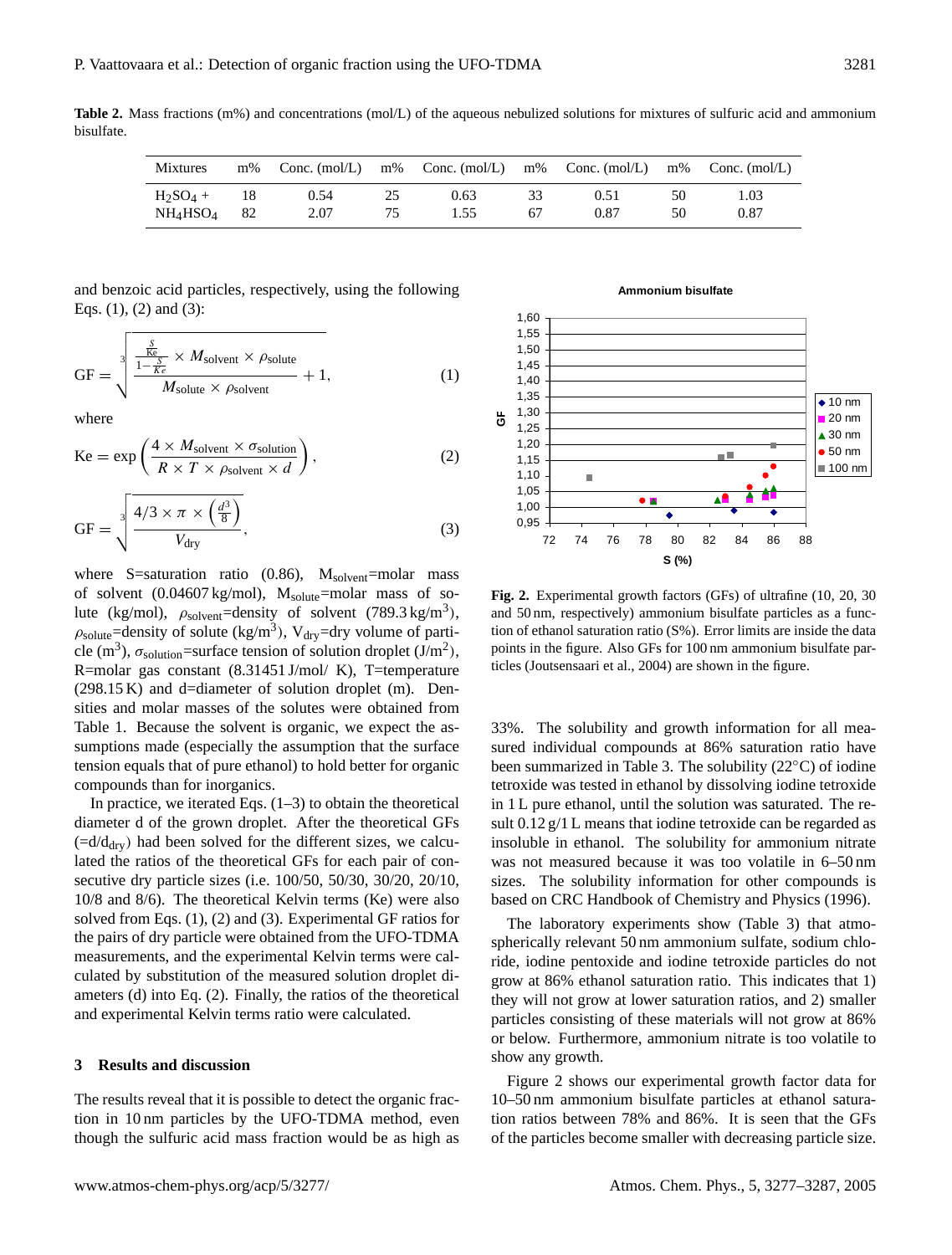| Individual compounds                                        | S(%) | sol. $H_2O1$     | sol. EtOH $1$    | growth EtOH $^2$ |
|-------------------------------------------------------------|------|------------------|------------------|------------------|
| $I_2O_4$ ,                                                  | 86   | slightly soluble | insoluble $2$    | no               |
| iodine tetroxide                                            | 84   |                  |                  |                  |
| $I_2O_5$ , iodine pentoxide                                 | 86   | soluble          | insoluble        | no               |
| $(NH_4)$ <sub>2</sub> SO <sub>4</sub> ,<br>ammonium sulfate | 86   | very soluble     | insoluble        | no               |
| $(NH4)HSO4$ ,<br>ammonium bisulfate                         | 86   | very soluble     | insoluble        | yes/no           |
| NaCl, sodium chloride                                       | 86   | soluble          | slightly soluble | no               |
| NH <sub>4</sub> NO <sub>3</sub><br>ammonium nitrate         | 84   | very soluble     |                  | volatile         |
| $C_6H_8O_7$ , citric acid $H_2O$                            | 86   | very soluble     | very soluble     | yes              |
| $C_4H_6O_6$ , tartaric acid                                 | 86   | soluble          | soluble          | yes              |
| $C_7H_6O_2$ , benzoic acid                                  | 85   | slightly soluble | very soluble     | yes              |

**Table 3.** Ethanol saturation ratio, water solubility, ethanol solubility and ethanol growth information for particles (10–50 nm) composed of individual compounds. The supercripts <sup>1</sup> and <sup>2</sup> refer to CRC Handbook of Chemistry and Physics (1996) and this work, respectively.



**Fig. 3.** Experimental and theoretical growth factor (GF) ratio, respectively, for two consecutive ammonium bisulfate dry particle sizes (i.e. 100/50, 50/30, 30/20 and 20/10) at 86% saturation ratio. Also shown are Kelvin term ratios (theoretical/experimental), for 100, 50, 30, 20 and 10 nm particles. The denominators determine (e.g.  $50/30$ –>30 nm;  $50/50$ –>50 nm) the position on the x-axis.

Compared with the behavior of 100 nm particles measured earlier by Joutsensaari et al. (2004), the GFs of 10–50 nm particles are markedly lower. It is clear that the Kelvin effect alone is not sufficient to explain the difference between 100 and 50 nm particles at low saturation ratios. Also at S∼86%, the experimental GF ratios (see Fig. 3) 100/50 and 50/30, respectively, are a little bit larger than the theoretical ratios. The interpretation of the difference between the theoretical and experimental GF ratios for particles down to 10 nm is complicated, because experiments show that 10 nm ammonium bisulfate particles do not grow. However, the ratio of the theoretical and experimental Kelvin terms shows that the experimental Kelvin values are bigger than the theoretical ones for 10–50 nm particles. Interestingly, at smaller diameters the difference gets bigger, indicating an additional effect beside the Kelvin effect.

In Joutsensaari et al. (2004), we argued that the growth of 100 nm bisulfate particles is most likely related to their hygroscopicity (i.e. water affinity). The particles were produced from aqueous solution, and even though they were dried at low *RH*, they may have contained some water that prompts the ethanol uptake. When the residence time of the particles in the ethanol vapor was increased from about 2 s to 30 s the GF dropped close to unity, which was attributed to sulfate esterification reactions and decreased uptake of ethanol with the associated evaporation of water molecules. Now, it is probable that the amount of water held by the "dry" particles decreases with particle size (as a result of the Kelvin effect experienced by the water molecules). Furthermore, the Laplace pressure of the smaller particles may cause increased chemical reaction constants (e.g. Sanfeld et al., 2000; Sanfeld and Steichen, 2003) and thus, the chemical composition of the smaller particles may change more rapidly. Taken together, the low GFs seen in Fig. 2 may then be explained (1) by decreased water content of the smaller "dry" particles, (2) by the Kelvin effect of the ethanol-bisulfate droplets, and (3) by changed chemical composition due to the Laplace pressure especially in the smallest (10–20 nm) particles.

The UFO-TDMA measurements show that mixed particles of ammonium bisulfate and sulfuric acid with sulfuric acid mass fractions of 18% (Fig. 4), 25% (Fig. 5), 33% (Fig. 6) and 50% (Fig. 7) grow, when the particle diameter is 50 nm and saturation ratio about 85%. The mixtures behave qualitatively in a similar manner as the pure bisulfate particles as the GFs decrease quite pronouncedly as a function of particle size. As with the ammonium bisulfate particles, the decrease is stronger than what would be expected based on the Kelvin effect alone. A point in case is the behavior of the 10 nm particles which show no growth for the 18–33% mixtures. Sulfuric acid is even more hygroscopic than ammonium bisulfate, and thus the explanation of the bisulfate particle behavior given above may also apply to the mixed particles.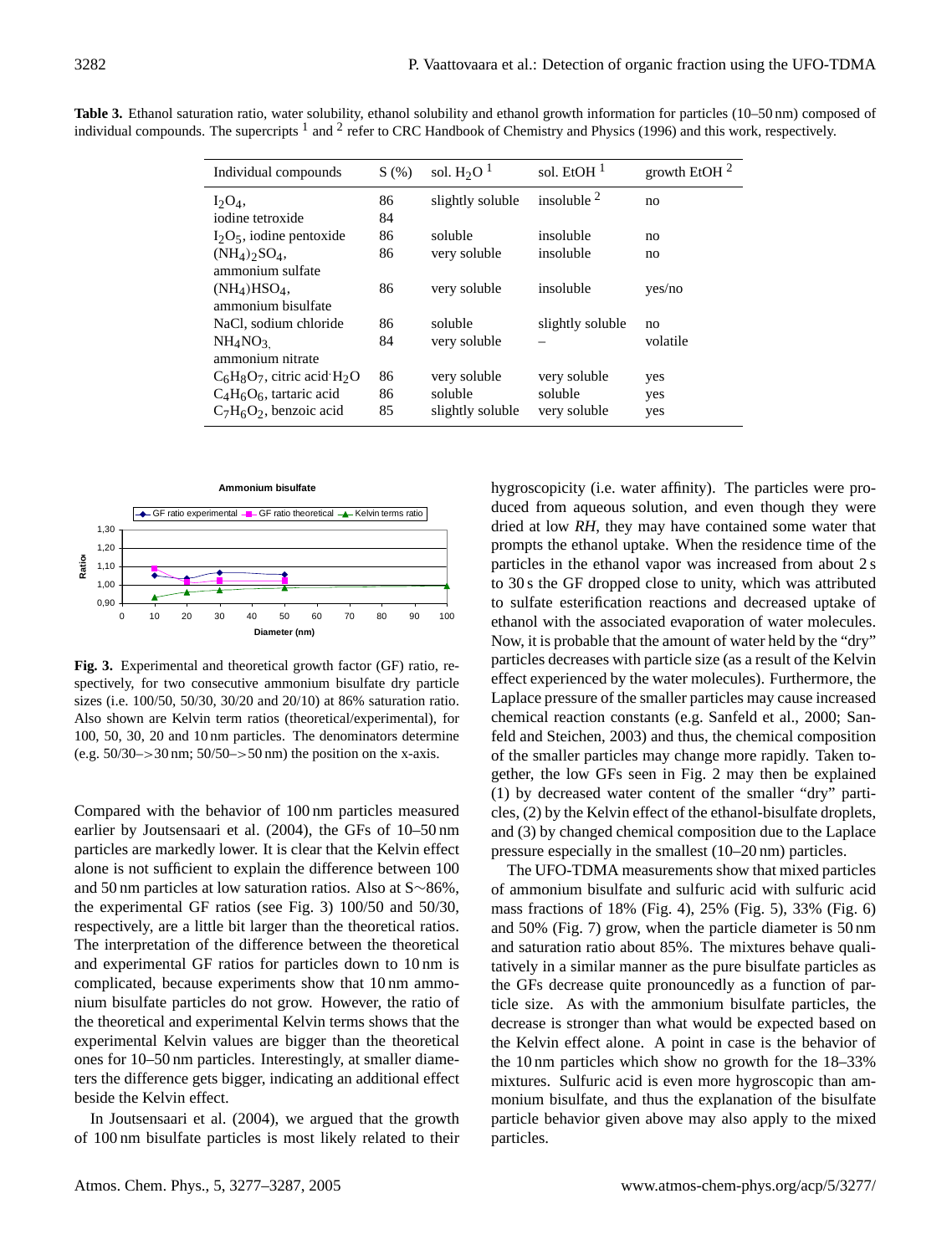

**Fig. 4.** Experimental growth factors (GFs) of ultrafine particles (10, 20, 30 and 50 nm, respectively) with sulfuric acid mass fraction of 18% as a function of ethanol saturation ratio (S%). Error limits are inside the data points in the figure.



**Fig. 5.** Experimental growth factors (GFs) of ultrafine particles (10, 20, 30 and 50 nm, respectively) with sulfuric acid mass fraction of 25% as a function of ethanol saturation ratio (S%). Error limits are inside the data points in the figure.

The 10 nm particles consisting of 50% sulfuric acid solution show modest growth (Fig. 7), however, this should not affect our conclusions concerning atmospheric particles since the sulfuric acid solutions found in the boundary layer will always be much more dilute. For example, a low ammonia concentration environment study of Boy et al. (2005) estimated that the sulfuric acid fraction is between 3 to 17% in newly formed particles during nucleation events. The very recent study of Fiedler et al. (2005) concluded that the percentage contribution of sulfuric acid to new particle formation and growth at a continental boreal forest area and at a



**Fig. 6.** Experimental growth factors (GFs) of ultrafine particles (10, 20, 30 and 50 nm, respectively) with sulfuric acid mass fraction of 33% as a function of ethanol saturation ratio (S%). Error limits are inside the data points in the figure.



**Fig. 7.** Experimental growth factors (GFs) of ultrafine (8, 10, 20, 30 and 50 nm, respectively) particles with sulfuric acid mass fraction of 50% as a function of ethanol saturation ratio (S%). Error limits are inside the data points in the figure.

polluted continental region are below 10% at both places. Thus, sulfuric acid mass fraction of 18–33% used in our laboratory UFO-TDMA measurements is high enough to indicate that it is possible to carry out the UFO-TDMA field measurements at such a saturation ratio that sulfuric acid will not cause any growth for 10 nm particles.

In contrast to inorganic compound growth behavior, the organic compounds citric acid (Fig. 8), tartaric acid (Fig. 9) and benzoic acid (Fig. 10) exhibit clear growth behavior, when particle size is 10–50 nm or even below that. Again, GFs decrease with decreasing particle size. The size dependence of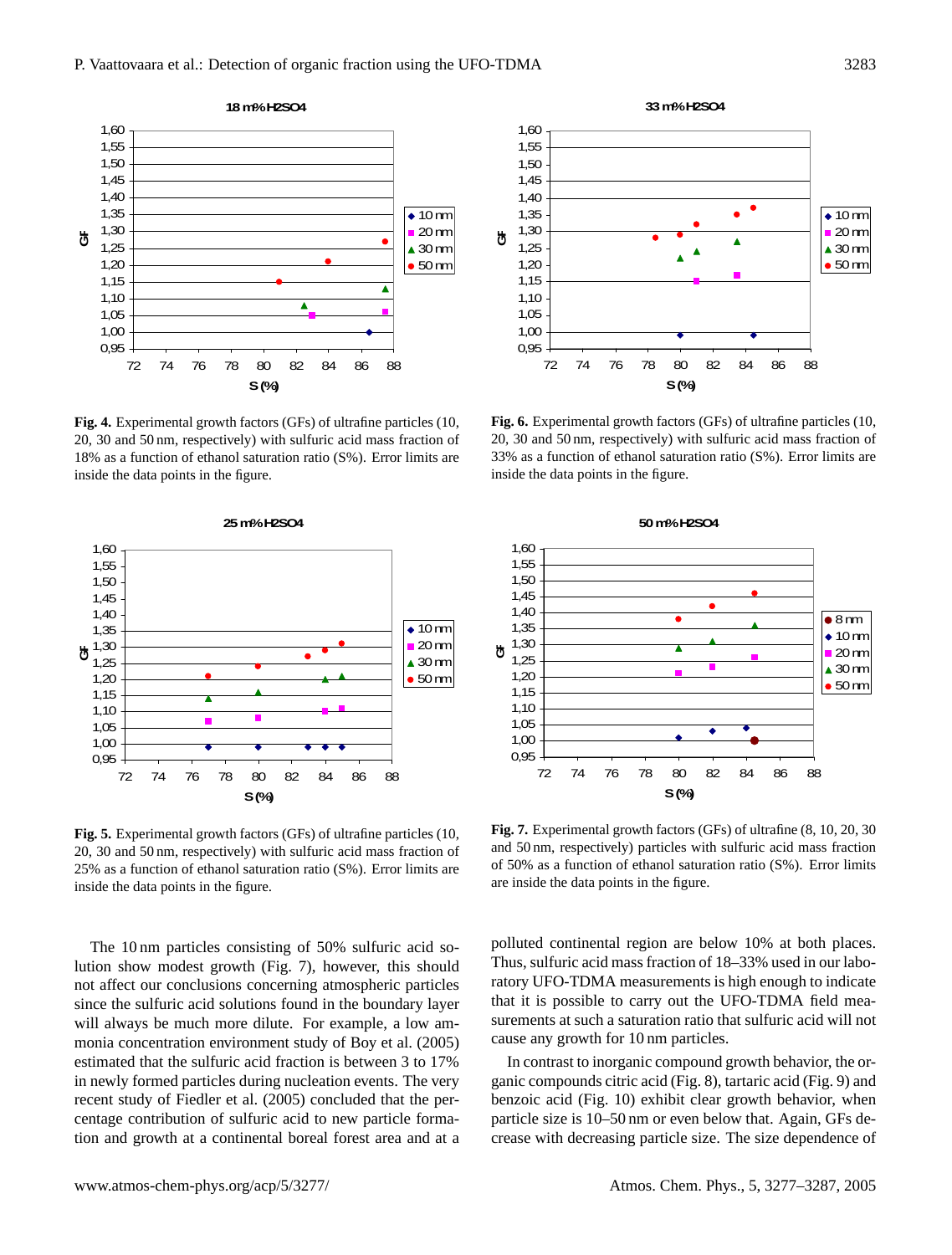

**Fig. 8.** Experimental growth factors (GFs) of ultrafine (8, 10, 20, 30 and 50 nm, respectively) citric acid particles as a function of ethanol saturation ratio (S%). Error limits are inside the data points in the figure.



**Fig. 9.** Experimental growth factors (GFs) of ultrafine (6, 8, 10, 20, 30 and 50 nm, respectively) tartaric acid particles as a function of ethanol saturation ratio (S%). Error limits are inside the data points in the figure.

the GFs may be explained for the most part with the Kelvin effect down to 20 nm particles. However, between 20 and 10 nm, quite a sizeable gap appears. Figures 11–13 show that theoretical GF ratios are smaller than the experimental ones, especially between 20 and 10 nm. Once again, the theoretically calculated Kelvin effect alone is not sufficient to explain the differences for 10–20 nm particles, although also the theoretical Kelvin effect increases strongly between those sizes. The curves showing ratios of theoretical and experimental Kelvin terms (Figs. 11–13) also illustrate that ratios are near 1 for bigger sizes, but show increasing departure from unity as the particle sizes decrease. Thus, the additional



**Fig. 10.** Experimental growth factors (GFs) of ultrafine (6, 8, 10, 20, 30 and 50 nm, respectively) benzoic acid particles as a function of ethanol saturation ratio (S%). Error limits are inside the data points in the figure.



**Fig. 11.** Experimental and theoretical growth factor (GF) ratio, respectively, for two consecutive citric acid dry particle sizes (i.e. 100/50, 50/30, 30/20, 20/10 and 10/8) at 86% saturation ratio. Also shown are Kelvin term ratios (theoretical/experimental), for 50, 30, 20, 10 and 8 nm particles. The denominators determine (e.g.  $50/30$  -> 30 nm;  $50/50$  -> 50 nm) the position on the x-axis.

reason for that kind of behavior could once more be that the chemical composition of the smallest particles changes more rapidly (i.e. within the time the particles spend inside the UFO-TDMA) due to their higher Laplace pressure. The correctness of this explanation can be checked by varying the residence times of different sized particles in ethanol vapor and measuring the GFs. However, because of experimental difficulties related to increased diffusion losses of the smallest particles when the residence time is increased, we will leave reporting of the results to a follow-up publication.

An interesting question is whether the present method for the detection of the organic fraction can be extended to dry particles larger than 10 nm. It should be noted that ammonium bisulfate does not really grow any more at ethanol saturation ratios of 0.82 and below. Thus, if solar radiation is not efficient enough to produce lot of sulfuric acid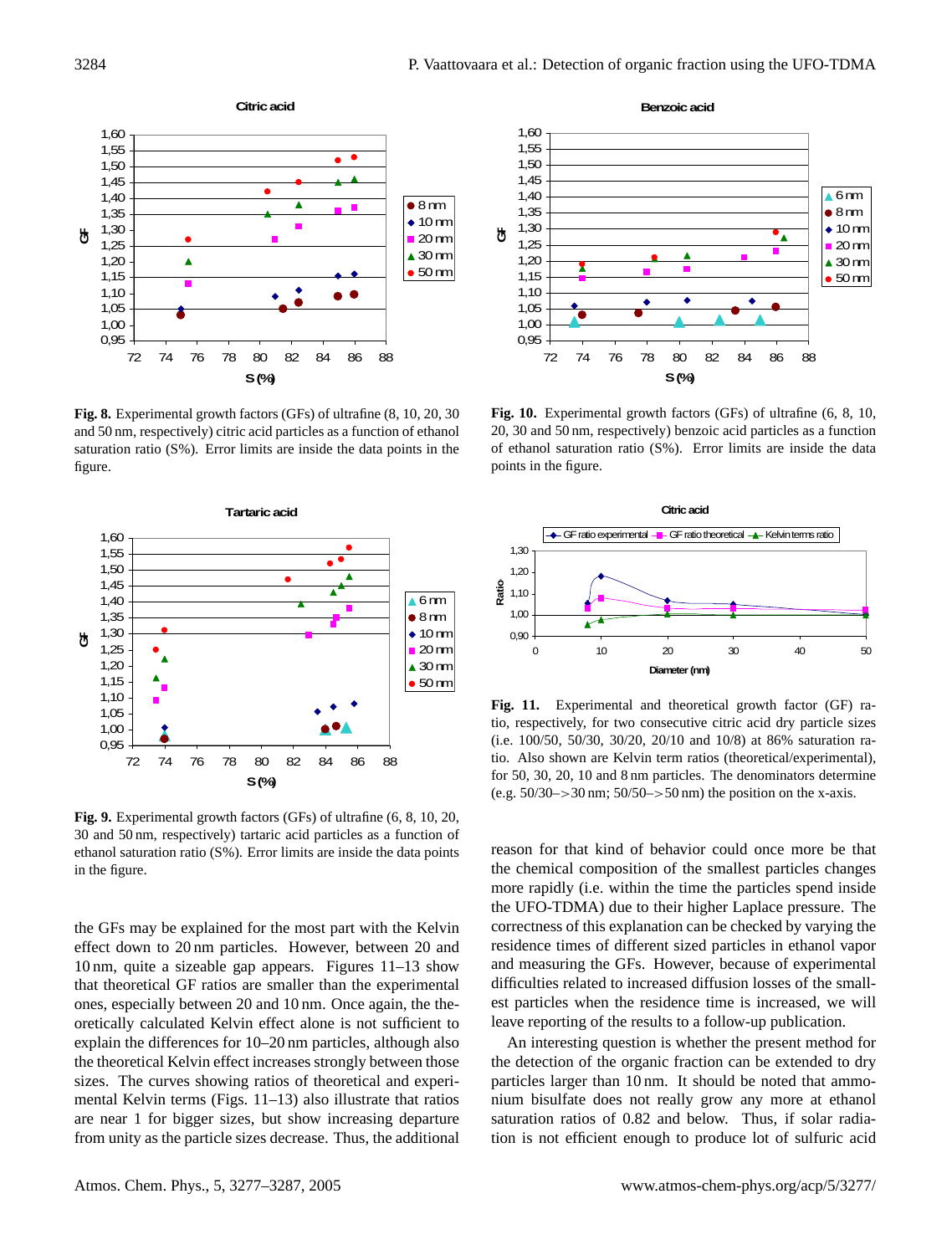

**Fig. 12.** Experimental and theoretical growth factor (GF) ratio, respectively, for two consecutive tartaric acid dry particle sizes (i.e. 50/30, 30/20, 20/10, 10/8 and 8/6) at 86% saturation ratio (experimental GF values for 8 and 6 nm are at S∼85%). Also shown are Kelvin term ratios (theoretical/experimental), for 50, 30, 20, 10, 8 and 6 nm particles. The denominators determine (e.g. 50/30–  $>30$  nm;  $50/50$ - $>50$  nm) the position on the x-axis.

(e.g. cloudy sky or night time), or sulfuric acid is aged in the particle phase (i.e. reacted to less acidic form), or ammonia concentration is high enough for immediate neutralization (e.g. polluted regions), the 20–50 nm sulfate particles are not expected to grow at ethanol saturation ratios below 0.82. It remains an open question whether it is possible to find such an ethanol saturation ratio at which highly concentrated (e.g. 18 m%) sulfuric acid particles do not grow but many types of organic particles do. As an interesting detail, it has been shown that sulfuric acid concentrations are generally relatively low (i.e. percentage contribution below 10%) in usual lower troposphere situations (e.g. diesel engine at 40% engine load, Tobias et al., 2001; a boreal forest site and a polluted continental area, Fiedler et al., 2005).

#### **4 Conclusions**

In this study, we have applied the UFO-TDMA method to detect the presence of organic fraction in atmospherically relevant nucleation mode sized particles. Based on our laboratory measurements, the usefulness of the UFO-TDMA in the field experiments will arise especially from the fact that the most relevant and common inorganic compounds (i.e. ammonium sulfate, ammonium bisulfate, sodium chloride, iodine tetroxide and iodine pentoxide) do not show growth in the UFO-TDMA when the particle size is 10 nm and ethanol saturation ratio is below 86%. Furthermore, mixed 10 nm particles of ammonium bisulfate and sulfuric acid  $H_2SO_4$ mass fractions below 33% do not grow at 85% saturation ratio while atmospherically relevant organic compounds, citric acid, tartaric acid, and benzoic acid do exhibit measurable growth at those conditions.

Naturally, real atmospheric nucleation mode particles can be composed of mixtures of inorganic and organic compounds. It is also possible that the inorganic fraction hinders the growth of the organic fraction in the UFO-TDMA.



**Fig. 13.** Experimental and theoretical growth factor (GF) ratio, respectively, for two consecutive benzoic acid dry particle sizes (i.e. 50/30, 30/20, 20/10, 10/8 and 8/6) at 86% saturation ratio (experimental GF values for 10 and 6 nm particles are at S∼85). Also shown are Kelvin term ratios (theoretical/experimental), for 50, 30, 20, 10, 8 and 6 nm particles. The denominators determine (e.g.  $50/30$  -> 30 nm;  $50/50$  -> 50 nm) the position on the x-axis.

Furthermore, all organic compounds do not grow in subsaturated ethanol vapor. Therefore, when the UFO-TDMA does not show any growth for ambient 10 nm or below that particles, it is not certain that the particles would be purely inorganic. However, in cases where 10 nm or below that ambient particle growth is detected, it can be quite safely concluded that the particles do contain organic matter. The results of Petäjä et al. (2005), for example, showed clear growth for 10 nm particles at ethanol saturation ratio of about 82%. That also proves the usefulness of the UFO-TDMA in studying the composition of nucleation mode sized particles in the field experiments. Thus, we believe that the UFO-TDMA will be an important method to shed light on the nucleation mode particle compositions in different atmospheric conditions.

In the future, laboratory experiments with different organic compounds will be carried out in order to evaluate effects of different functional groups and chain length to the growth behavior of organic compounds in nucleation mode sized particles. Furthermore, mixtures of atmospherically relevant organic compounds and inorganic compounds, which are specific to certain field environments, will be carried out in order to describe nucleation mode sized particles also more quantitatively, in addition to the current qualitative analysis.

*Acknowledgements.* This work was supported by EU (European Union) 5th Framework Programme through the QUEST (Quantification of Aerosol Nucleation in the European Boundary Layer) project, Emil Aaltonen Foundation, and Academy of Finland through the Center of Excellence programme.

Edited by: R. Hitzenberger

#### **References**

Boy, M., Kulmala, M., Ruuskanen, T. M., Pihlatie, M., Reissell, A., Aalto, P. P., Keronen, P., Dal Maso, M., Hellen, H., Hakola,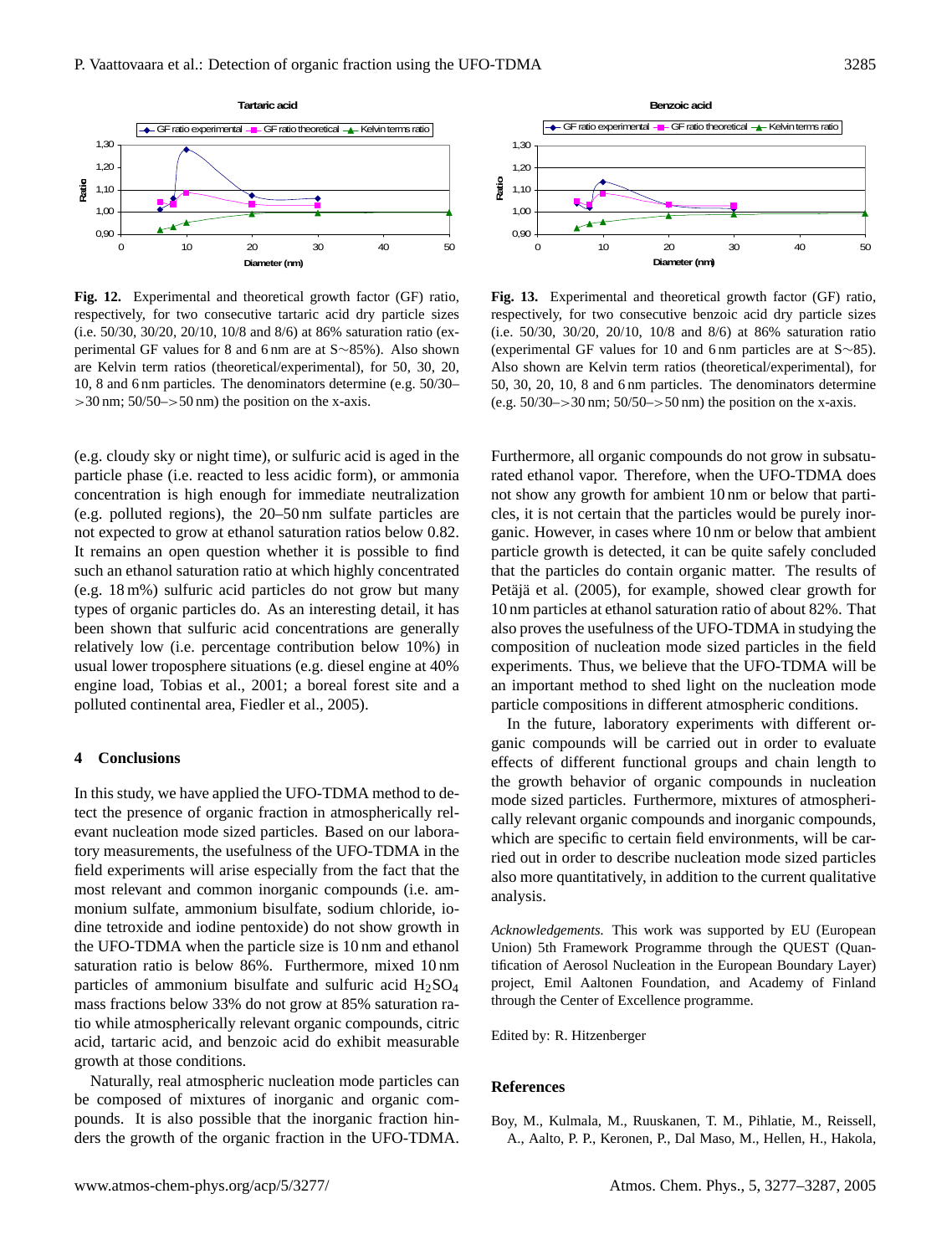H., Jansson, R., Hanke, M., and Arnold, F.: Sulphuric acid closure and contribution to nucleation mode particle growth, Atmos. Chem. Phys., 5, 863–878, 2005,

**[SRef-ID: 1680-7324/acp/2005-5-863](http://direct.sref.org/1680-7324/acp/2005-5-863)**.

- Burkholder, J. B., Curtius, J., Ravisshankara, A. R., and Lovejoy, E. R.: Laboratory studies of the homogeneous nucleation of iodine oxides, Atmos. Chem. Phys., 4, 19–34, 2004, **[SRef-ID: 1680-7324/acp/2004-4-19](http://direct.sref.org/1680-7324/acp/2004-4-19)**.
- CRC Handbook of Chemistry and Physics, 77th edition, CRC press, Inc., 1996.
- Creac'h, P. V.: Presence of citric and malic acids in littoral marine waters, Hebd. Seances Acad. Sci., 240, 2551–2553, 1955.
- Daehlie, G. and Kjekshus, A.: Iodine oxides, Part I., Acta Chem. Scand., 18, 144–156, 1964.
- Fiedler, V., Dal Maso, M., Boy, M., Aufmhoff, H., Hoffmann, J., Schuck, T., Birmili, W., Hanke, M., Uecker, J., Arnold, F., and Kulmala, M.: The contribution of sulphuric acid to atmospheric particle formation and growth: a comparison between boundary layers in Northern and Central Europe, Atmos. Chem. Phys., 5, 1773–1785, 2005,

### **[SRef-ID: 1680-7324/acp/2005-5-1773](http://direct.sref.org/1680-7324/acp/2005-5-1773)**.

- Hämeri, K., Väkevä, M., Hansson, H.-C., and Laaksonen, A.: Hygroscopic growth of ultrafine ammonium sulphate aerosol measured using an ultrafine tandem differential mobility analyzer, J. Geophys. Res., 105(D17), doi:10.1029/2000JD900220, 22 232– 22 242, 2000.
- Hamilton, J. F., Webb, P. J., Webb, A. C., Lewis, A. C., Hopkins, J. R., Smith, S., and Davy, P.: Partially oxidized organic components in urban aerosol using GCXGX-TOF/MS, Atmos. Chem. Phys., 4, 1279–1290, 2004,

#### **[SRef-ID: 1680-7324/acp/2004-4-1279](http://direct.sref.org/1680-7324/acp/2004-4-1279)**.

- Hyppönen, N.: Deliquesence of nanometer-sized ammonium sulfate particles in humidified air (in Finnish), Master's thesis, University of Kuopio, Department of Applied Physics, 2004.
- Ibald-Mulli, A., Wichmann, H. E., Kreyling, W., and Peters, A.: Epidemiological evidence on health effects of ultrafine particles, J. Aerosol Med., 15(2), 189–201, 2002.
- Joutsensaari, J., Vaattovaara, P., Vesterinen, M., Hameri, K., and ¨ Laaksonen, A.: A novel tandem differential mobility analyzer with organic vapor treatment of aerosol particles, Atmos. Chem. Phys., 1, 51–60, 2001,

#### **[SRef-ID: 1680-7324/acp/2001-1-51](http://direct.sref.org/1680-7324/acp/2001-1-51)**.

- Joutsensaari, J., Toivonen, T., Vaattovaara, P., Vesterinen, M., Vepsäläinen, J., and Laaksonen, A.: Time-resolved growth behavior of acid aerosols in ethanol vapor with a tandem-DMA technique, J. Aerosol Sci., 35, 851–867, 2004.
- Knutson, E. O. and Whitby, K. T.: Aerosol classification by electric mobility: apparatus, theory and applications, J. Aerosol Sci., 6, 443–451, 1975.
- Köhler, H.: The nucleus in and the growth of hygroscopic droplets, Trans. Faraday Soc., 32, 1152–1161, 1936.
- Kulmala, M.: How particles nucleate and grow, Science, 307(5647), 1000–1001, 2003.
- Kulmala, M., Vehkamäki, H., Petäjä, T., Dal Maso, M., Lauri, A., Kerminen, V.-M., Birmili, W., and McMurry, P. H.: Formation and growth rates of ultrafine atmospheric particles: A review of observations, J. Aerosol Sci., 35(2), 143–176, 2004.
- Laaksonen, A., Talanquer, V., and Oxtoby, D. W.: Nucleationmeasurements, theory, and atmospheric applications, Ann. Rev.

Phys. Chem., 46, 489–524, 1995.

- Mäkelä, J., Aalto, P., Jokinen, V., Pohja, T., Nissinen, A., Palmroth, S., Markkanen, T., Seitsonen, K., Lihavainen, H., and Kulmala, M.: Observations of ultrafine aerosol particle formation and growth in boreal forest, Geophys. Res. Lett., 24, 1219–1222, 1997.
- Mäkelä, J. M., Hoffmann, T., Holzke, C., Väkevä, M., Suni, T., Aalto, P., Tapper, U., Kauppinen E., and O'Dowd C. D.: Biogenic iodine emissions and identification of end-products in coastal ultrafine particles during nucleation burst, J. Geophys. Res., 107(D19), 8110, PAR 1–14, 2002.
- McFiggans, G., Coe, H., Burgess, R., Allan, J., Cubison, M., Alfarra, R., Saunders, R., Saiz-Lopez, A., Plane, J. M. C., Wevill, D., Carpenter, L., Richard, A. R., and Monks, P. S.: Direct evidence for coastal iodine particles from Laminaria macroalgae – linkage to emissions of molecular iodine, Atmos. Chem. Phys., 4, 701–713, 2004,

### **[SRef-ID: 1680-7324/acp/2004-4-701](http://direct.sref.org/1680-7324/acp/2004-4-701)**.

- Mertes, S., Schröder, F., and Wiedensohler, A.: The particle detection efficiency curve of the TSI-3010 CPC as a function of temperature difference between saturator and condenser, Aerosol Sci. Technol., 23, 257–261, 1995.
- Ming, Y. and Russell, L.: Predicted hygroscopic growth of sea salt aerosol, J. Geophys. Res., 106, 28 259–28 274, 2001.
- O'Dowd, C. D., Aalto, P. P., Yoon, Y. J., and Hämeri, K.: The use of the pulse height analyzer ultrafine condensation particle counter (PHA-UCPC) technique applied to sizing of nucleation mode particles of differing chemical composition, J. Aerosol Sci., 35, 205–216, 2003.
- O'Dowd, C. D., Facchini, M. C., Cavalli, F., Ceburnis, D., Mircea, M., Dececari, S., Fuzzi, S., Yoon, Y. J., and Putaud, J.-P.: Biogenically driven organic contribution to marine aerosol, Nature, 431, 676–680, 2004.
- Petäjä, T., Kerminen, V.-M., Hämeri, K., Vaattovaara, P., Joutsensaari, J., Junkermann, W., Laaksonen, A., and Kulmala, M.: Effects of SO<sub>2</sub> oxidation on ambient aerosol growth in water and ethanol vapours, Atmos. Chem. Phys, 5, 767–779, 2005, **[SRef-ID: 1680-7324/acp/2005-5-767](http://direct.sref.org/1680-7324/acp/2005-5-767)**.
- Putaud, J.-P., Van Dingenen, R., Dell'Acqua, A., Raes, F., Matta, E., Descesari, S., Facchini, M. C., and Fuzzi, S.: Size-segregated aerosol mass closure and chemical composition in Monte Cimone (I) during MINATROC, Atmos. Chem. Phys., 4, 889–902, 2004,

#### **[SRef-ID: 1680-7324/acp/2004-4-889](http://direct.sref.org/1680-7324/acp/2004-4-889)**.

- Quant, F. R., Caldow, R., Sem, G. J., and Addison, T. J.: Performance of condensation particle counters with three continuous flow design, J. Aerosol. Sci., 23, 405–408, 1992.
- Reischl, G. P.: Measurement of ambient aerosols by the different mobility analyzer method: concepts and realization criteria for the size range between 2 and 500 nm, Aerosol Sci. Technol., 14, 5–24, 1991.
- Röhrl, A. and Lammel, G.: Determination of malic and other  $C_4$  dicarboxylic acids in atmospheric aerosol samples, Chemosphere, 46, 1195–1199, 2002.
- Sanfeld, A., Sefiane, K., Benielli, D., and Steinchen, A.: Does capillarity influence chemical reaction in drops and bubbles? A thermodynamic approach, Adv. Colloid Interface Sci., 86, 153–193, 2000.
- Sanfeld, A. and Steinchen, A.: Does the size of small objects influ-